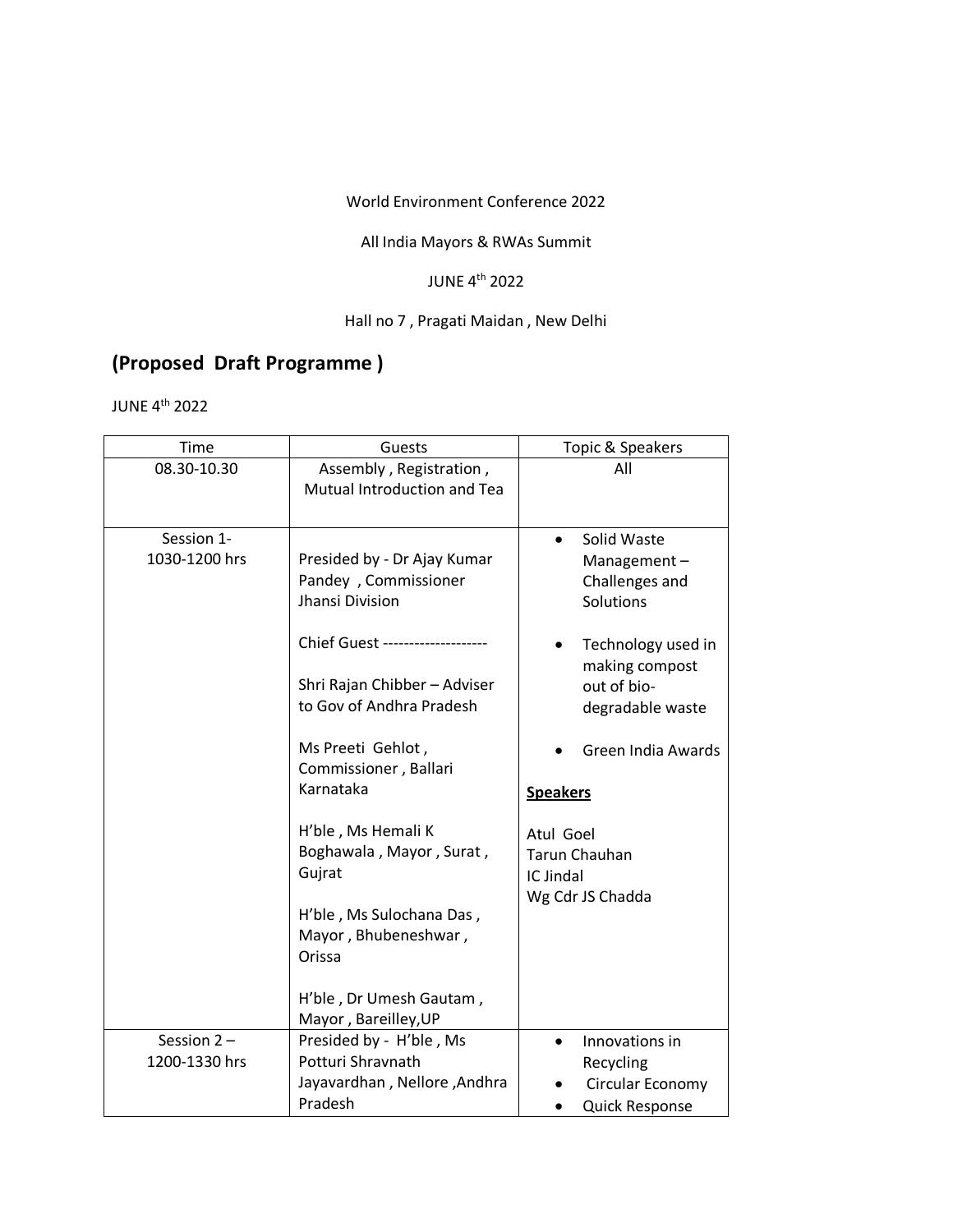|                            | Chief Guest - H'ble, Digvijay<br>Pradeep Suryavanshi, Mayor,<br>Sangli, Maharashtra<br>H'ble, CM Gupta, Mayor,<br>Jammu<br>H'ble, Dr Bangi Anil Kumar,<br>Mayor, Ramagundam,<br>Telengana<br>H'ble Bakshi Ram Arora,<br>Amritsar, Punjab                                                                                                                       | Systems<br>Policy and<br>Regulation on<br>Waste<br>Management<br><b>Speakers</b><br>Prem Shankar Singh<br>AS Gulati<br>ML Verma                                                                                                                                                                                                                                                             |
|----------------------------|----------------------------------------------------------------------------------------------------------------------------------------------------------------------------------------------------------------------------------------------------------------------------------------------------------------------------------------------------------------|---------------------------------------------------------------------------------------------------------------------------------------------------------------------------------------------------------------------------------------------------------------------------------------------------------------------------------------------------------------------------------------------|
| 1330-1415 hrs              | All                                                                                                                                                                                                                                                                                                                                                            | Networking Lunch                                                                                                                                                                                                                                                                                                                                                                            |
| Session 3<br>1415-1615 hrs | Presided by -<br>---- Commissioner, Municipal<br><b>Corporation Delhi/ GZB</b><br>Chief Guest - H'ble, Asha<br>Sharma, Mayor Ghaziabad<br>H'ble, Ms Raman Goel,<br>Mayor Bhatinda<br>H'ble, Ms Rajeshwari, Mayor<br>Ballari, Karnataka<br>H'ble, Ms Durga Deep Lal<br>Chahuhan, Mayor, Meerpet,<br>Hyderabad<br>H'ble, Satish Upadhyay, Vice<br>Chairman, NDMC | Presentations on<br>Pneumatic &<br>Waste to Energy<br>Plants<br>Role of Resident<br>Welfare<br>Associations in<br>Solid Waste<br>Management<br><b>Question Answer</b><br>Presenting<br>Certificates of<br>Participation and<br>Appreciation<br><b>Speakers</b><br>Dr KSR Murthy, Vizag<br>BT Srinivasan, Hyderabad<br>Chef Nambiar, Chennai<br>Vivek Kumar, Ghaziabad<br>Rep on EV Charging |
| Session 4<br>1615-1715     | Shri Atul Goel<br>Shri Saurabh Gandhi                                                                                                                                                                                                                                                                                                                          | <b>Resolutions and Voting</b><br><b>Speakers</b>                                                                                                                                                                                                                                                                                                                                            |
|                            | Dr Nisheeta Dixit                                                                                                                                                                                                                                                                                                                                              | Adv Anshu Tyagi<br>Dr RK Arya                                                                                                                                                                                                                                                                                                                                                               |